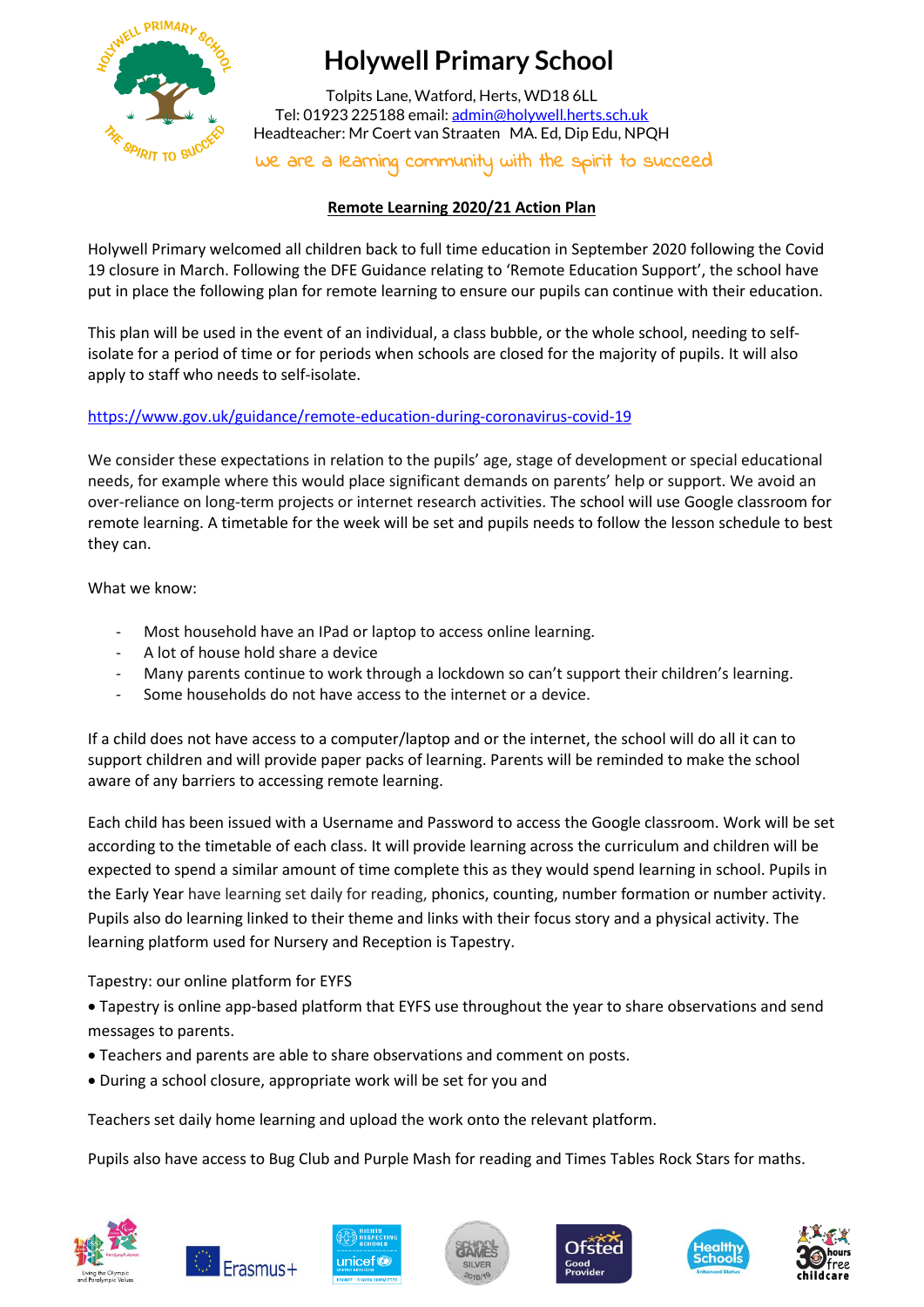# **Our aims are:**

- To continue our current curriculum sequences that allows access to high-quality online and offline resources and teaching videos and that is linked to the school's curriculum expectations
- give access to high quality remote education resources
- select the online tools that will be consistently used across the school in order to allow interaction, assessment and feedback and make sure staff are trained in their use
- provide printed resources, such as textbooks and workbooks, for pupils who do not have suitable online access.
- support younger pupils and some pupils with SEND who may not be able to access remote education without adult support and so work with families to deliver a broad and ambitious curriculum

# **When teaching pupils remotely we:**

- set assignments so that pupils have meaningful and ambitious work each day in a number of different subjects
- teach a planned and well-sequenced curriculum so that knowledge and skills are built incrementally, with a good level of clarity about what is intended to be taught and practised in each subject
- provide frequent, clear explanations of new content, delivered by a teacher in the school or through high-quality curriculum resources or videos
- gauge how well pupils are progressing through the curriculum, using questions and other suitable tasks and set a clear expectation on how regularly teachers will check work
- adjust the pace or difficulty of what is being taught in response to questions or assessments, including, where necessary, revising material or simplifying explanations to ensure pupils' understanding
- plan a programme that is of equivalent length to the core teaching pupils would receive in school, ideally including daily contact with teachers

# **The proposed lesson structure should include and based on DFE good practice**

[\(https://www.gov.uk/government/publications/example-lessons-for-remote-teaching\)](https://www.gov.uk/government/publications/example-lessons-for-remote-teaching)

# **Review**

Pupils review the prior knowledge that is required for them to access the lesson ahead. Pupils review only the prior knowledge required for the lesson (for example, the definition of surface area) to avoid cognitive overload.

# **Teach new content**

When teaching remotely we often introduce and teach new content through videos. Where possible, we use those that are already available online (for example, [BBC Teach,](https://www.bbc.co.uk/teach) [Oak academy](https://www.thenational.academy/) or [Espresso\)](https://central.espresso.co.uk/espresso/primary_uk/home/index.html), but if we can't find a good quality video, we create our own using voiceover PowerPoints. This ensures we can deliver new content accurately and in small steps. To support pupils to engage with remote teaching, we always make sure we are clear about what is needed for each stage of the lesson.

# **Keep it simple**

A quick follow up task helps to bring the asynchronous lesson to life and improve engagement, while not requiring unrealistic effort or specific equipment.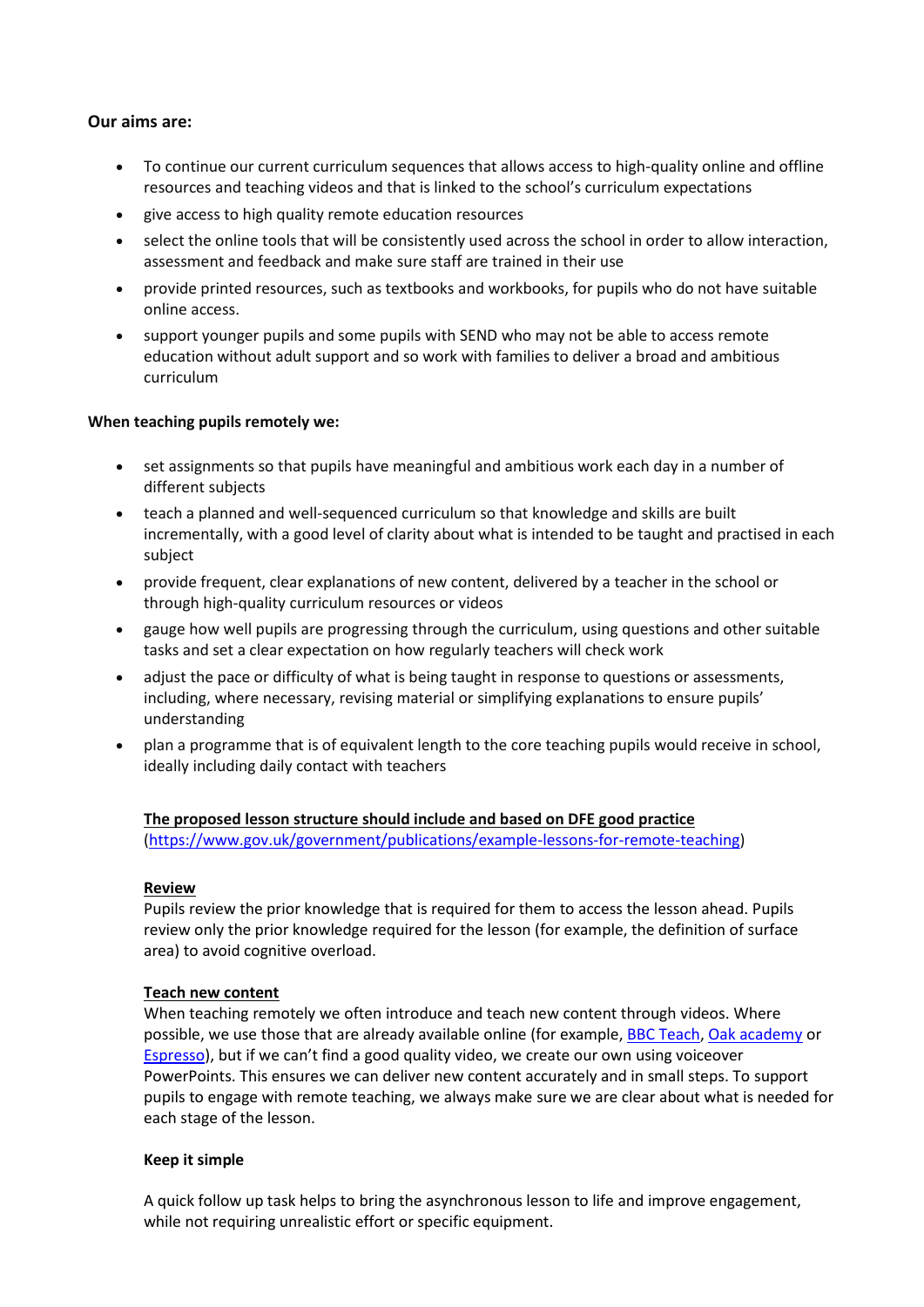# **Practice Focus on understanding**

If this were being taught in a classroom, the teacher would ask more questions, and the questions would gradually probe for a deeper understanding.

This is challenging in a remote lesson (in terms of time, pupil engagement and ability to effectively provide scaffolding) so here we have chosen to prioritise and focus on pupils' understanding of the core, substantive knowledge only.

Pupils practise the core, substantive knowledge taught in the previous part of the lesson. Before we move on to the next part of the lesson, pupils quickly recap the key knowledge. They should write down the answers to the questions in their books in full sentences.

# **Teach new content**

# **Add YouTube videos to Lesson**

Where appropriate, videos from YouTube can be embedded directly into the teacher presentations using an 'embed card'. You just need to find the embed code by right-clicking on the YouTube video.

Where existing videos do not quite cover the core knowledge, we add text or explanations to supplement it

# **Practice**

Again, we focus on pupils recalling and applying the core, substantive knowledge from the lesson. Pupils practise the core, substantive knowledge taught in the previous part of the lesson.

# **Model and give explicit instructions about the practical activity**

# **Disciplinary knowledge is knowledge related to subjects that could include:**

- scientific attitudes and planning
- measuring and observing
- recording and presenting
- analysing and evaluating

Teacher need to consider how this knowledge can be taught to pupils in a different way to how this would normally be done in class. This could include:

- model and teach, and for pupils to practise remotely.
- straightforward activities for pupils to complete at home i.e. making helicopters at home from out of paper.
- Pupils can practise the disciplinary knowledge of observing and measuring time through a practical activity.

# **Questioning**

The questions planned by teachers can help pupils relate the practical activity to the substantive knowledge as well as the disciplinary knowledge. Questioning to check understanding: do pupils understand the nature of the activity and how it relates to what they have been taught?

# **Model - Add reminders**

Reminders below the video on the teacher presentation make clear what pupils need to focus on when undertaking the activity (replacing the role of the whiteboard in the face-to-face classroom). Keeping them separate to the video means that pupils do not need to keep referring back to different parts of the video.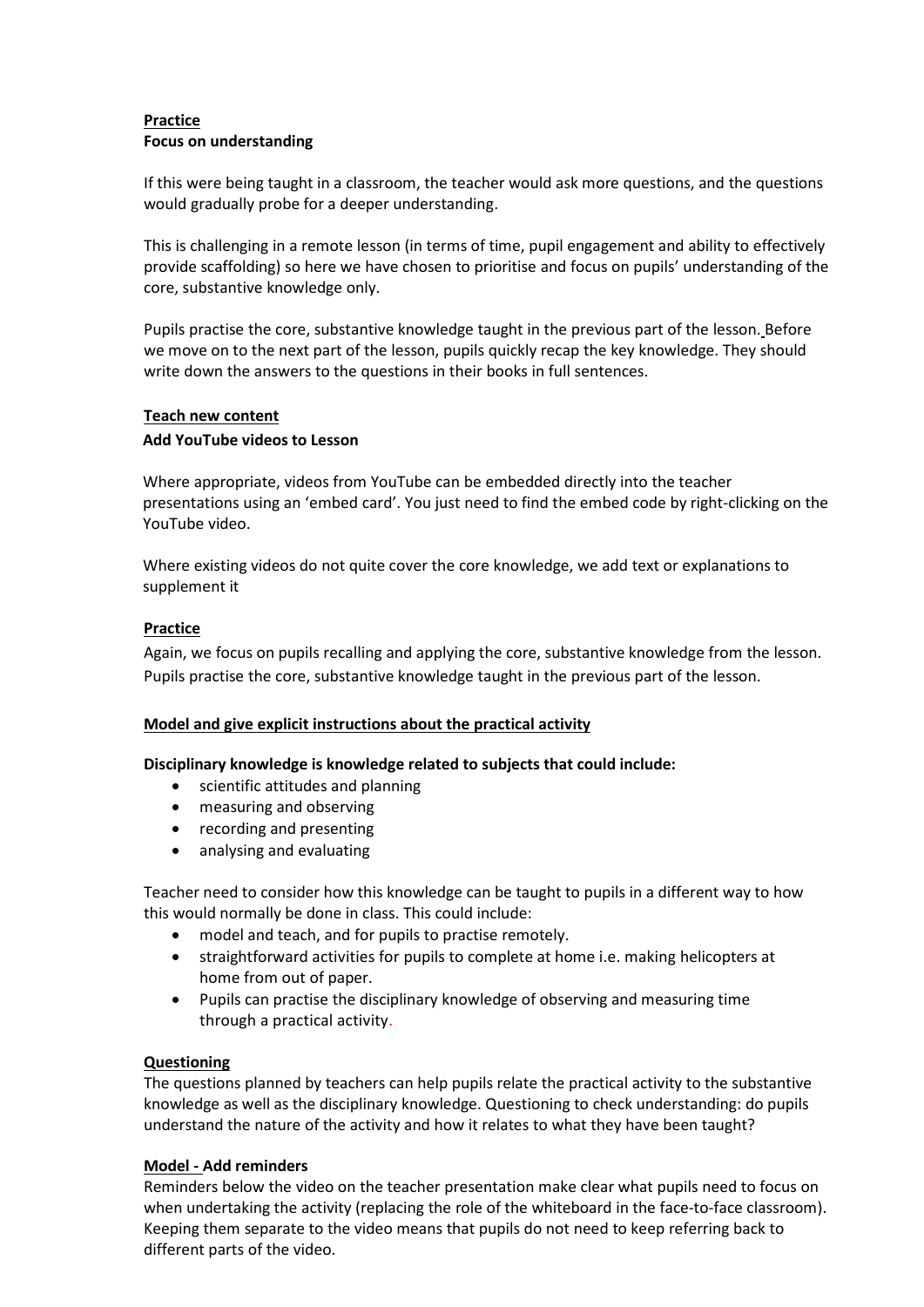# - **Practice**

Pupils practise the disciplinary knowledge. They do this through observing and recoding in Science for example.

# - **Formative assessment**

Microsoft Forms can be used as it allows you to create a different response for pupils to see when they select each different answer. We could use these to address the specific misconceptions that pupils must have had for them to select the incorrect answer.

Responses are collected by teachers and used to inform subsequent asynchronous (recorded) lessons. They could also be used as the basis for small, short synchronous (live) sessions with the teacher.

Pupils reflect on what they've learnt today

We consider the following as **exemplary practice** when delivering Live remote learning and aspire that all teachers should strive to:

- Register pupils using the set format.
- Record all lessons and post a link in the class stream of the recording
- Tell pupils when where to submit work
- Add voice or videos to non-live lessons
- Give weekly feedback for English, Maths, Science
- Give fortnightly feedback for other subjects
- Acknowledge all task submitted
- We show our video in Live lessons
- We do a live lesson plenary or stay online

# **Overview**

- The learning set for each class will include:
- $\triangleright$  English daily live lessons.
- $\triangleright$  Maths daily live lessons.
- $\triangleright$  Reading for a purpose using Bug club (active learn) daily
- $\triangleright$  Reading for pleasure activities will be set as well through Purple Mash.
- $\triangleright$  Physical education daily
- $\triangleright$  Science weekly
- $\blacktriangleright$  Humanities weekly
- $\triangleright$  Computing weekly
- $\triangleright$  Religious Education weekly
- $\triangleright$  Spanish weekly
- $\triangleright$  Art weekly
- $\triangleright$  Whole school assembly / phase assembly weekly

In Key Stage 1 and Key Stage 2 pupils will receive at least two live lessons a day and teachers will also use online resources such as The Oak National Academy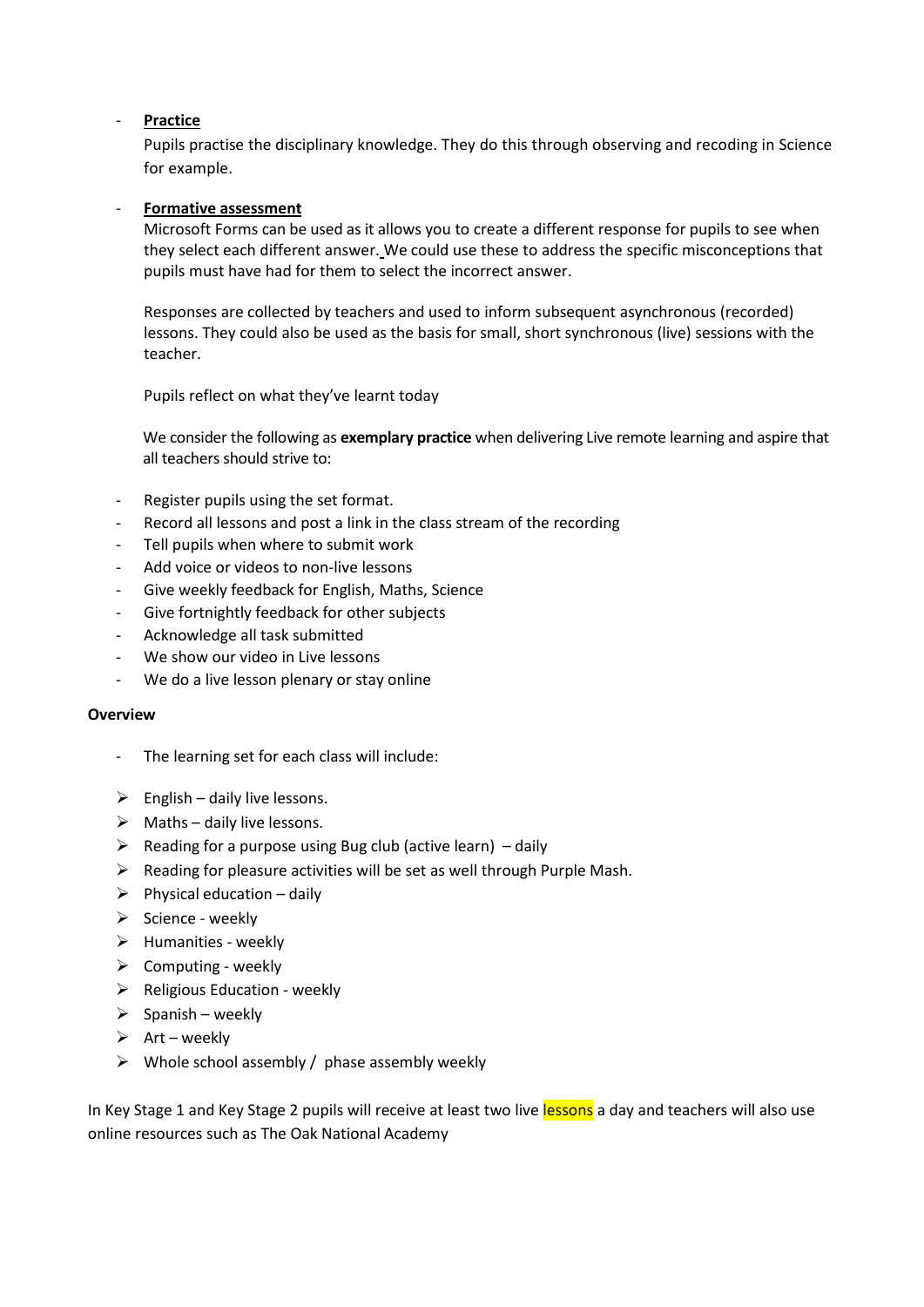# **Providing feedback**

Individual pupils must submit any completed work to teachers via Google classroom by the agreed date and time. In the event of a whole class bubble or whole school self-isolation, parents will be able to email teachers via their usual address. Alternatively, work that children complete on paper should be kept safe and returned to school when safe to do so. Teacher will provide acknowledgement of any work submitted daily and will give detailed group feedback to their learning in English and Maths. Teacher can only provide feedback or answer queries during lessons.

Example of a timetable that could be used

|              | 8:55         | $9:00-$<br>9:30 | $9:30 -$<br>10:30 | 10:3<br>0-<br>11:0<br>0 | 11:00-<br>12:00 | 12:00 | $1:00-$<br>1:30           | $1:30 - 2:30$                                                           |
|--------------|--------------|-----------------|-------------------|-------------------------|-----------------|-------|---------------------------|-------------------------------------------------------------------------|
| Mon          | Registration | <b>PE</b>       | Assembly          | Fresh air - Break Time  | English         | Lunch | Maths<br>$1:00 -$<br>2:00 | Reading<br>$2:00 -$<br>2:30                                             |
| Tues         |              | PE              | English           |                         | Maths           | Lunch | Reading                   | Spanish<br>one week<br>/ art the<br>next week<br>(Teacher<br>no screen) |
|              |              | PE              | English           |                         | Maths           | Lunch | Readin<br>g               | Topic / Music<br>$/$ ICT                                                |
| <b>Thurs</b> |              | <b>PE</b>       | English           |                         | Maths           | Lunch | Reading                   | Science                                                                 |
| 证            |              | PE              | Assembly          |                         | English         | Lunch | Maths<br>$1:00 -$<br>2:00 | Reading<br>$2:00 -$<br>2:30                                             |

# **An example of when to expect live lesson is below – these will be confirmed at the start of a lockdown**

|       | Monday   | Tuesday    | Wednesday  | Thursday   | Friday     |
|-------|----------|------------|------------|------------|------------|
| 9:00  | Year 6   | Year 6     | Year 6     | Year 6     | Year 6     |
| 9:30  |          |            |            |            |            |
| 10:00 | Year 5   | Year 5     | Year 5     | Year 5     | Year 5     |
| 10:30 |          |            |            |            |            |
| 11:00 | Year 3/4 | Year $3/4$ | Year $3/4$ | Year $3/4$ | Year $3/4$ |
| 11:30 |          |            |            |            |            |
| 12:00 | Year 2   | Year 2     | Year 2     | Year 2     | Year 2     |
| 12:30 |          |            |            |            |            |
| 13:00 | Year 1   | Year 1     | Year 1     | Year 1     | Year 1     |
| 13:30 |          |            |            |            |            |
| 14:00 | Year 6   | Year 6     | Year 6     | Year 6     | Year 6     |
| 14:30 |          |            |            |            |            |
| 15:00 |          |            |            |            |            |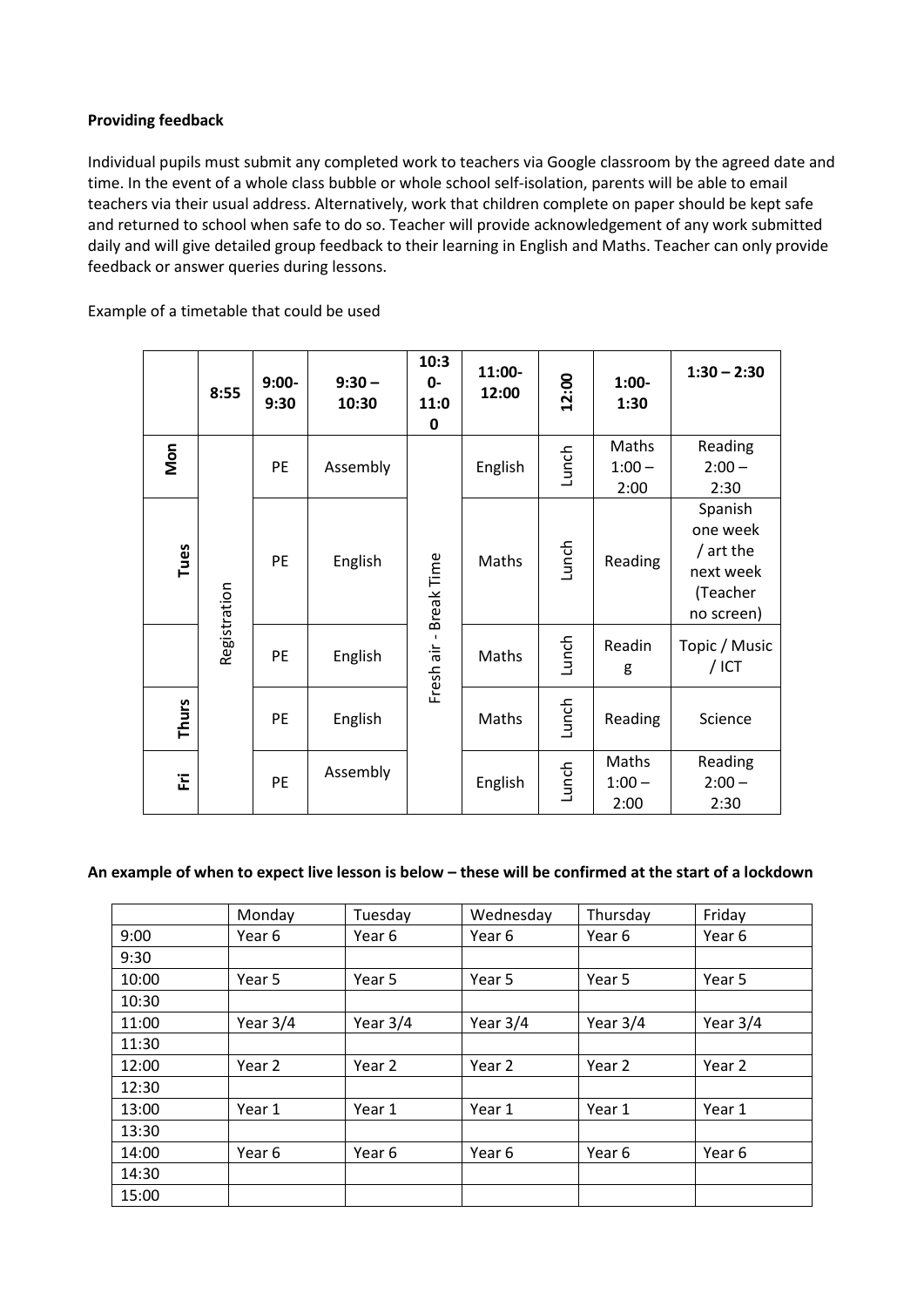# **Contact with pupils/parents**

Parents are able to contact the school via telephone or the school admin email address. The school including teachers will response to any enquiries made within 48 hours during the week. Where a pupil is self-isolating on medical ground for a significant period of time, contact will be made via telephone on a weekly basis to monitor learning and provide support if needed.

Pupils identified as vulnerable will be contacted by the Pastoral team on a weekly basis and support offered as necessary.

# **Special educational needs**

For pupils with SEND, their teachers are best-placed to know how the pupil's needs can be most effectively met to ensure they continue to make progress even if they are not able to be in school due to self-isolating. The requirement for schools to use their best endeavours to secure the special educational provision called for by the pupils' special educational needs remains in place.

Schools should work collaboratively with families, putting in place reasonable adjustments as necessary, so that pupils with SEND can successfully access remote education alongside their peers.

Where a pupil has provision specified within their EHC plan, it remains the duty of the local authority and any health bodies to secure or arrange the delivery of this in the setting that the plan names. However, there may be times when it becomes very difficult to do so, for example, if they are self-isolating. In this situation, decisions on how provision can be delivered should be informed by relevant considerations including, for example, the types of services that the pupil can access remotely, for example, online teaching and remote sessions with different types of therapists. These decisions should be considered on a case by case basis, avoiding a one size fits all approach

# **Vulnerable children**

Where individuals who are self-isolating are within our definition of vulnerable, it is important that schools put systems in place to keep in contact with them.

When a vulnerable child is asked to self-isolate, schools should notify their social worker (if they have one). School leaders should then agree with the social worker the best way to maintain contact and offer support to the vulnerable child or young person.

Schools should also have in place procedures to check if a vulnerable child is able to access remote education support, to support them to access it (as far as possible) and to regularly check if they are doing so.

# **Delivering remote education safely**

Keeping children safe online is essential. The statutory guidance keeping children safe in [education](https://www.gov.uk/government/publications/keeping-children-safe-in-education--2) provides schools and colleges with information on what they should be doing to protect their pupils online.

Support on delivering online remote education safely is available from:

- safe remote [learning,](https://swgfl.org.uk/resources/safe-remote-learning) published by SWGfL
- online safety and [safeguarding,](https://www.lgfl.net/online-safety/default.aspx) published by LGfL, which covers safe remote learning
- the National Cyber Security Centre, which includes which video [conference](https://www.ncsc.gov.uk/guidance/video-conferencing-services-security-guidance-organisations) service is right for [you](https://www.ncsc.gov.uk/guidance/video-conferencing-services-security-guidance-organisations) and using video [conferencing](https://www.ncsc.gov.uk/guidance/video-conferencing-services-using-them-securely) services securely
- [safeguarding](https://www.gov.uk/guidance/safeguarding-and-remote-education-during-coronavirus-covid-19) and remote education during coronavirus (COVID-19)
- annex C of keeping children safe in [education](https://www.gov.uk/government/publications/keeping-children-safe-in-education--2)